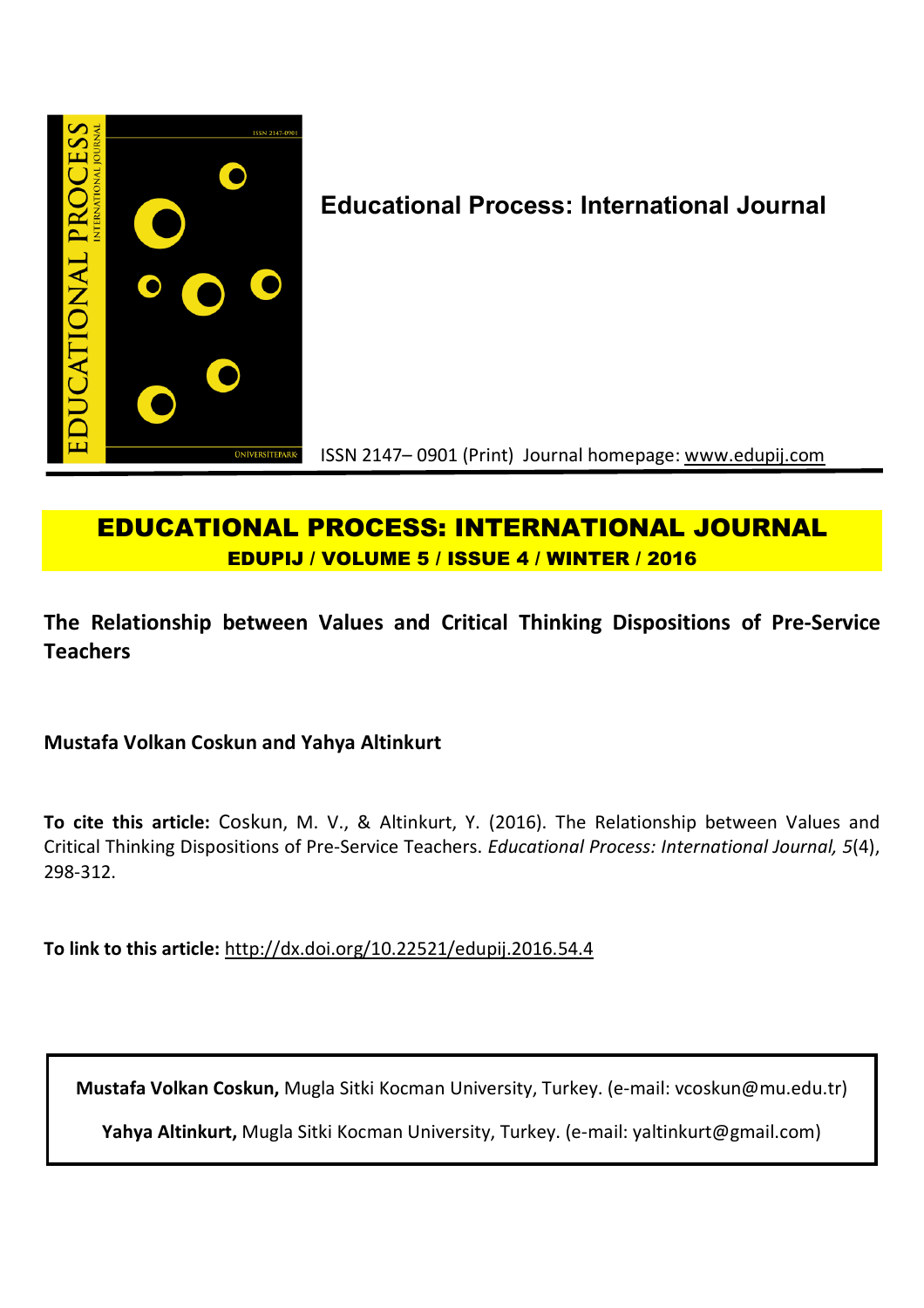# EDUPIJ / VOLUME 5 / ISSUE 4 / 2016 / pp. 298–312.

# **The Relationship between Values and Critical Thinking Dispositions of Pre-Service Teachers**

## MUSTAFA VOLKAN COSKUN and YAHYA ALTINKURT

### **Abstract**

This study aimed to reveal the relationship between personal values and critical thinking disposition of pre-service teachers. The study was designed using the survey model. The population of this study consisted of pre-service teachers studying at the Faculty of Education at Mugla Sitki Kocman University, Turkey, during the 2015-2016 academic year. The sample of the study consisted of 570 pre-service teachers who were selected by using disproportionate cluster sampling technique. The data of the study were obtained through the administration of the Florida Critical Disposition Scale (UF/EMI) and University Students Values Scale (USVS). USVS was developed within the scope of the present study. Descriptive statistics, t-test, ANOVA, and multivariate regression analysis were used to analyze the data. The study revealed that the preservice teachers attributed highest value to sensitivity. These values were identified to be followed with respect to diversity, trustability, and responsibility. In addition, the level of students' critical thinking dispositions was found to be at the average level. Furthermore, the values of students explained approximately one-third of the criticalthinking dispositions. The values of sensitivity, responsibility and respect for diversity were determined to be the significant predictors of students' critical-thinking dispositions.

**Keywords:** critical thinking dispositions, values, values scale, university students.



DOI: 10.22521/edupij.2016.54.4

………………………………………........….....………………………………...…………… EDUPIJ / ISSN 2147– 0901 © 2016 Copyright © 2016 by ÜNİVERSİTEPARK Limited

edupij.com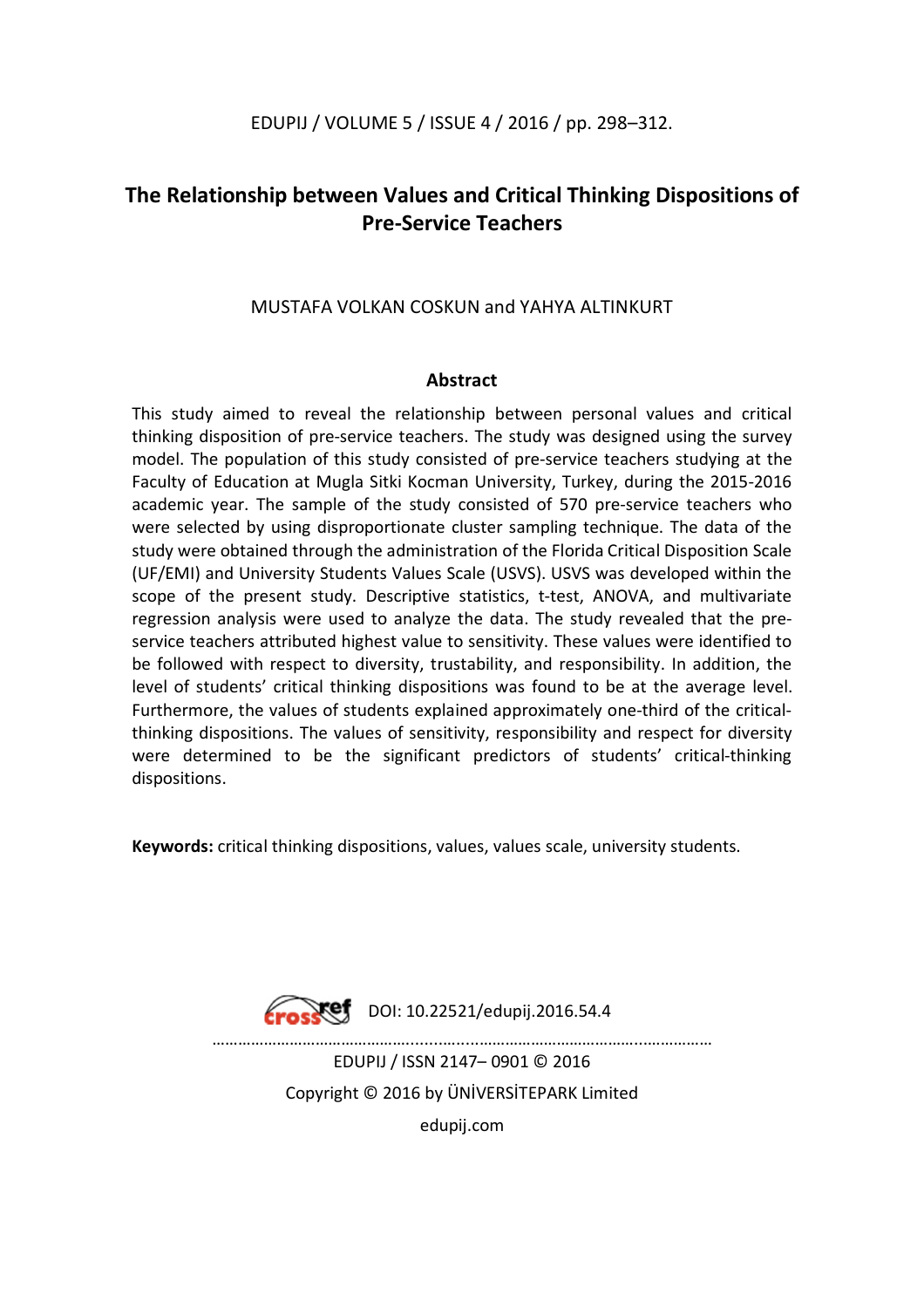#### **Introduction**

Criticisms regarding the conception of traditional education are mentioned more extensively each day. These criticisms are mainly aimed at the conception of traditional education shaping students. Scientists, who especially conduct studies on the field of critical pedagogy, have frequently asserted that the conception of traditional education, and the perennialism and essentialism philosophies of education on which traditional education is based, aim to bring up individuals who are monotype, route-learners and unquestioning. The common ground of these criticisms is that the conception of traditional education detracts students from critical thinking and that the education used functions rather as a formalizing tool (Yilmaz & Altinkurt, 2011). In fact, education should be a tool for freedom, rather than formalization.

Contrary to the conception of traditional education, contemporary education which promotes progressive and existentialist philosophies of education, aims to contribute to individuals in order for them to explore their potential and abilities, to improve them and, through this approach, to realize themselves. In contemporary education, schools are the fields for producing critical knowledge. In this sense, schools should promote collective imaginations, namely critical thinking which mentions establishing social justice for all groups, and ending all discrimination such as exploitation, racism and sexism (McLaren, 2007). In order for this aim to be actualized, qualified teachers are required who are subject to universal values and who can think critically; because, one of the fundamental variables determining the quality of education, and maybe the most important, is the quality of the teachers. It is not only the knowledge and skills related to the teaching profession of preservice teachers, in other words teachers of the future, but also their values and approaches towards education have a significant influence on each and every aspect of the quality of education (Oguz, Altinkurt, Yilmaz, & Hatipoglu, 2014). In this regard, this study investigates the effect of pre-service teachers' values on their critical thinking dispositions.

Critical thinking is a type of thinking which is grounded on an individual questioning the thinking processes of his self and others in making sense of his own world (Kılıc & Sen, 2014), which presents dependence on the conditions of the current situation and which requires certain skill and responsibility (Lipman, 1987). In the Delphi Project carried out by the American Philosophical Association, the aim was to reach a consensus on the definition of the concept of critical thinking. Accordingly, they defined critical thinking as a decisionmaking activity in which evidences, concepts, methods, criteria and conditions are considered, and which depends on a purpose concluded by making interpretations, analyses, evaluations and inferences (Facione, 1990). Based on this definition, it can be asserted that critical thinking requires individuals to question, make inferences and approach incidents through a critical attitude instead of just perceiving incidents as they are seen. The personal characteristics of critically thinking individuals include being curious, faithful towards the prejudices of individuals, eager to rethink, being regular against complicated problems, behaving meticulously to reach information, being rational in selecting criteria, and modest and persistent in achieving results (Facione, 1990, 2000; Facione & Facione, 1996). Such characteristics might provide opportunities for individuals to organize the information they acquire in the educational environments, to reach new information, and to make important decisions. At the same time, critical thinking skill is also a common characteristic of selfrealized individuals (Aydin, 2009).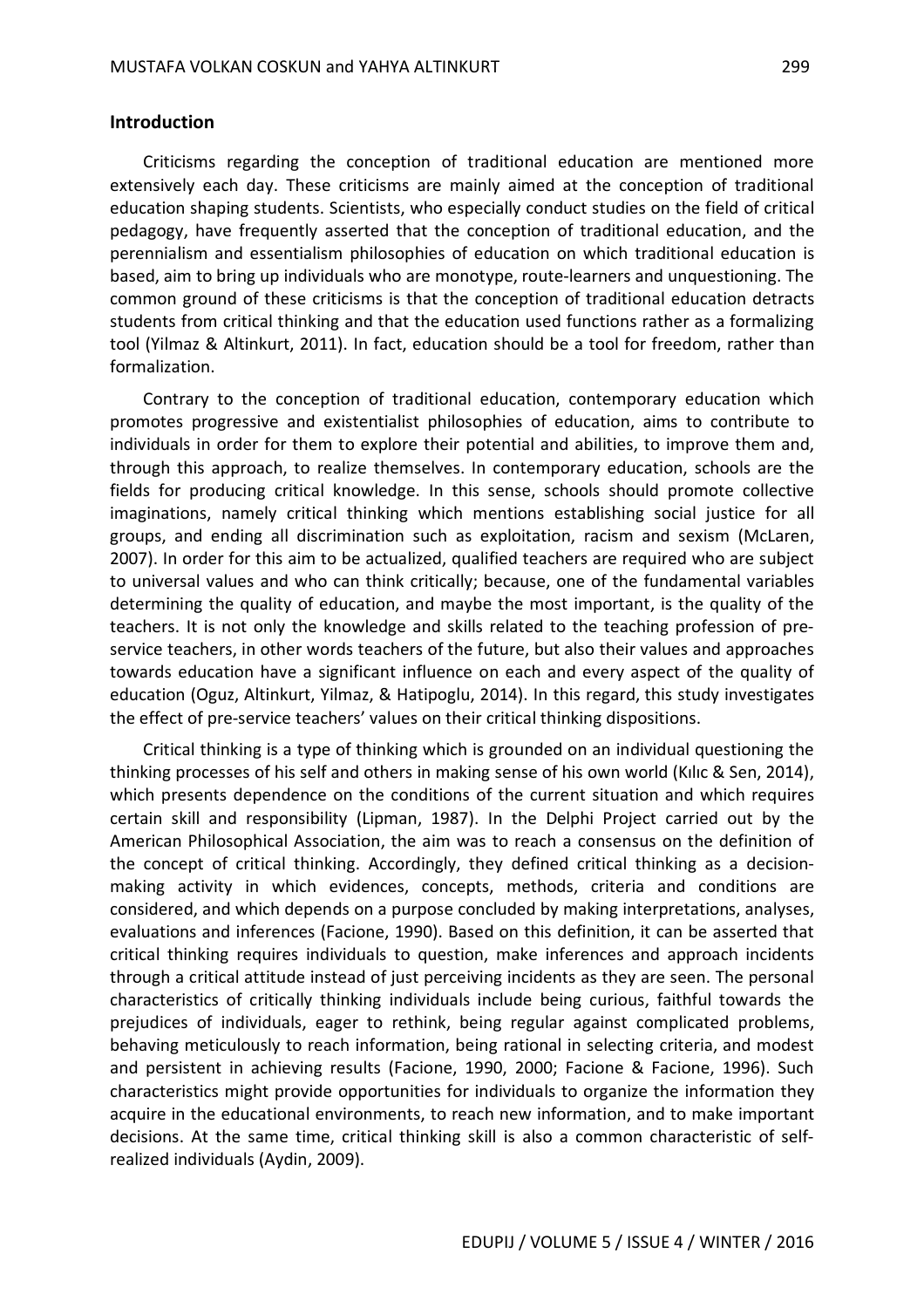Critical thinking skills have a rather major importance for individuals to make right decisions, not only in their daily lives but also in their professional lives. On the other hand, critical thinking disposition is defined as the condition of having a continuous internal motivation to use critical thinking skills in decision making and problem solving (Facione, Facione, & Giancarlo, 1996). However, having critical thinking disposition does not mean that this behavior will be actualized. When the related literature is investigated (Facione, 1990, 1998; Halpern, 1996; Norris, 1985; Paul, Binker, Jensen, & Kreklau, 1990), it can be observed that critical thinking is not solely comprised of cognitive skills. Therefore, it is required that environments which can reveal critical thinking dispositions of individuals should be ensured and such dispositions of individuals should be promoted by creating a critical culture. However, culture is directly proportionate to democratization. In a culture in which fear and anxiety dominates, prevalent critical thinking cannot be mentioned; hence, in order for critical thinking to develop, an appropriate climate should be created. When considered in regard to educational organizations, administrators and teachers have important roles and responsibilities in the creating of such a climate. First, administrators in the whole of institutions and classroom teachers must reflect critical thinking in their behaviors (Alkin-Sahin & Gozutok, 2013; Facione et al., 1996).

The conclusions obtained as a result of critical thinking depend on particular criteria, standards and valid reasons. Criteria-based critical thinking ensures that it is discriminated from (non-critical) thinking, which is random, unstructured and noncritical. An ordinary thinking style leans on assumptions, preferences, estimates and deductions, whereas critical thinking is built upon hypotheses, evaluations, predictions and logical inferences (Lipman, 1987). According to Lipman (1987), individuals who have critical thinking skills are able to think in a reflective way by questioning, instead of just learning the specified information. In addition, individuals' having these so-called skills are in a rather important position in constituting democratic societal structure. Even though educational institutions of all levels have significant roles in creating a critical society, the place of higher education institutions is indisputably rather special, as they are often centers of free thinking. In supporting this opinion, Giroux (2009) remarks that higher education level, it should not be content with redounding students with just a general education, but that students should also gain critical thinking habits and a social responsibility passion.

As discussed, there appears to be a great deal of personal and environmental factors affecting the critical thinking dispositions of individuals. The individuals' personal characteristics, educational level, moral development level and their value judgments within this framework are some of the factors. When the theoretical explanations are taken into consideration, it is expected that there is a relationship between pre-service teachers' values and their critical thinking dispositions. Values as criteria affecting the behaviors and decisions of individuals, are inevitable in affecting how individuals think and make sense of themselves, society or the universe and also to affect the questioning power of individuals related to their attitudes towards authority figures, external motivators, dogmatism and prejudices (Alkin-Sahin, Tunca, Altinkurt, & Yilmaz, 2016). In this present study, it is aimed to statistically test the relationship which is determined to theoretically exist between the values pre-service teachers possess and their critical thinking dispositions.

Rokeach (1973) describes values as the beliefs of individuals concerning their ideal behavior types and life purposes. Besides, according to Schwartz (1994), values are terminal purposes which are the determinants of principals in the lives of individuals or social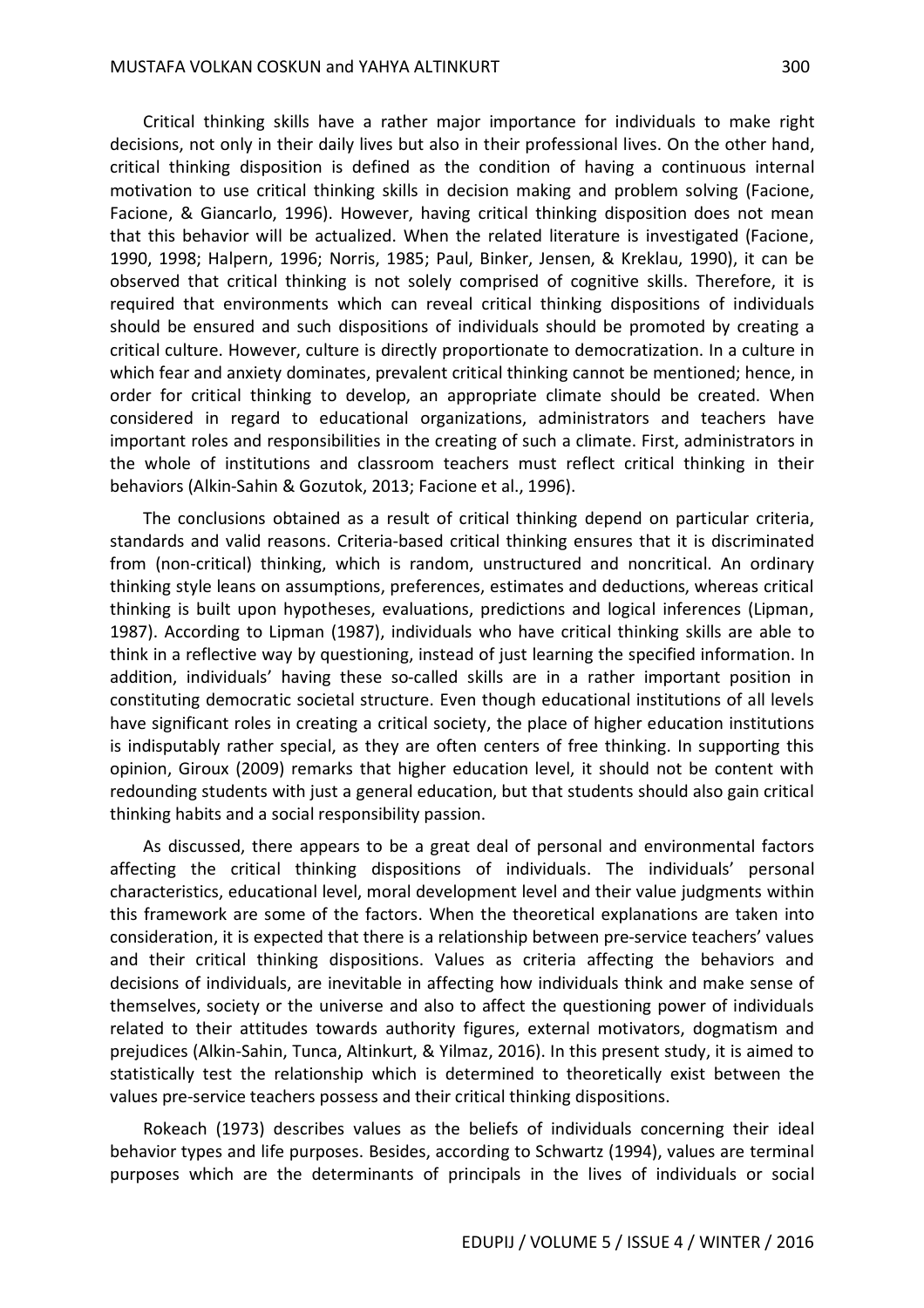structures and which also have various importance levels. Moreover, according to another definition, values are standards which dominate the preferences, requests, purposes, attitudes, decisions and behaviors of individuals (Tunca, 2012). Values can lead the way for individuals related to their behaviors and their ways of thinking; they can also contribute to their adaption to social norms and expectations. Values are thinking outputs which individuals are mostly unaware of, but they can have a significant influence on individuals' lives. This influence of values can be explained by the fact that values are the determinants of the preferences, evaluations, behaviors and relationships (Ozbey & Saricam, 2016; Yilmaz, 2008). Schwartz (1994) identified the general features of values as appealing to the attention of social environment, directing an individual to a certain behavior by motivating and dominating him affectively, determining the standards in order to adjudicate about a behavior, and being acquired through both dominant social environment and learning experiences of individuals.

It can be stated that the most important feature of values is that they direct the actions of individuals. By this means, individuals reflect the values in their lives as they demonstrate behaviors appropriate for the values and avoid improper behaviors. Values play an important role for an individual in expressing himself to his environment, in evaluating other individuals and his own social environment, and also in comprehending their behaviors (Turan & Aktan, 2008). The values an individual possesses determines the behaviors of that individual, whereas the common values adopted by society specifies the social behaviors (Tunca, 2012). Thereby, these so-called values adopted by society can provide information for individuals on which behaviors are approved in society or not. The accepted values are closely related to socio-economic development and democratization levels of societies. For instance, in socio-economically and democratically developed societies, values such as free thought or action, innovation, alteration and equality come into prominence, while in undeveloped societies, behaviors like conformity, traditionalism and power come to the fore (Schwartz & Sagie, 2000). According to the research of Hofstede (2005), Turkey is a country whose power distance is quite high. The perception of high power distance might result in the inequalities of society being considered or accepted as a normal and usual phenomenon (Hofstede, 1980, 1983).

Some researchers intended to identify universally valid values which are considered to be important by different societies. However, due to the extensity of the concept, the issue of values is dealt with in different ways in the literature. In one of the most extensive studies in this field, Schwartz (1994) conducted a study with approximately 26,000 individuals from 44 countries to determine the typology of universally valid values. According to that study, a value typology consisting of ten value types, namely 'traditionalism, power, conformity, achievement, hedonism, security, self-direction, benevolence, universalism, and stimulation' were identified. However, in this present study, the values are dealt with in four dimensions; sensitivity, respect for diversity, trustability, and responsibility.

There are some studies which investigate the values possessed by pre-service teachers (Oguz, 2012; Sari 2005) and their critical thinking dispositions (Buran, 2016; Saglam & Buyukuysal, 2013). Additionally, some other studies were identified which examine the relationships of critical thinking dispositions (Alper, 2010; Colucciello, 1999; Cubukcu, 2006; Ekinci & Aybek, 2010; Memduhoglu & Keles, 2016; Oguz & Saricam, 2016; Stupnisky, Renaud, Daniels, Haynes, & Perry, 2008; Tumkaya, Aybek, & Aldag, 2009) and values (Coskun & Yildirim, 2009; Dilmac, Bozgeyikli, & Cıkılı, 2008; Dilmac, Deniz, & Deniz, 2009; Dundar,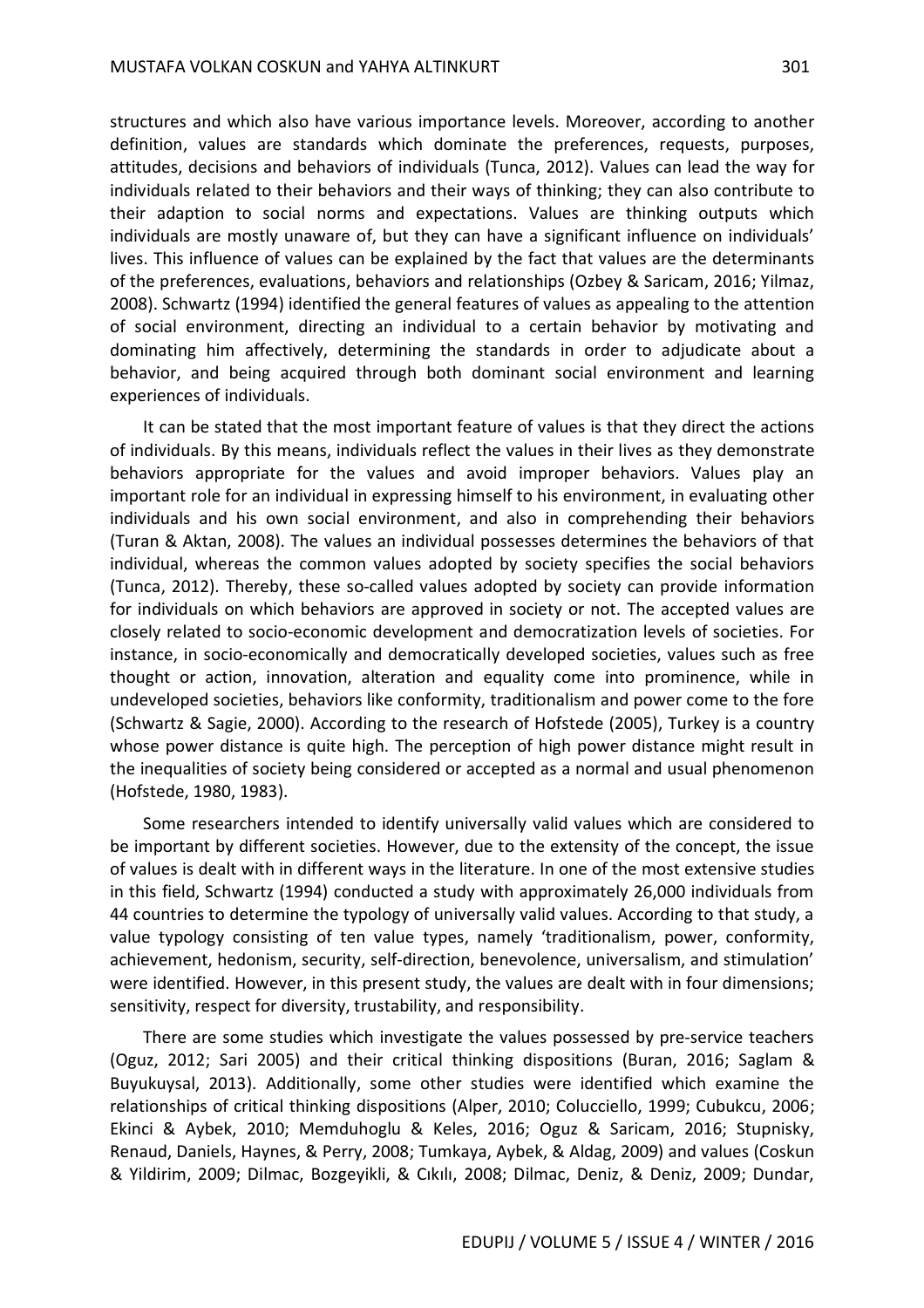2013; Yazici, 2011; Yilmaz, 2013) separately with various variables. However, no studies were found in the related literature that have investigated the values of pre-service teachers and their critical thinking dispositions. In this regard, the purpose of this present study is to investigate the relationship between the personal values of pre-service teachers and their critical thinking dispositions. In accordance with this general purpose, answers to the following research questions were sought in this study:

- To what extent do the pre-service teachers take to the values of sensitivity, responsibility, respect for diversity, trustability into account in their actions?
- What is the level of pre-service teachers' critical thinking dispositions?
- Do the pre-service teachers' personal values and their critical thinking dispositions differ in terms by their gender and grades?
- Do the pre-service teachers' personal values significantly predict their critical thinking dispositions?

### **Methodology**

The study was designed according to the survey model. The population of this study consisted of 3,258 pre-service teachers studying at the Faculty of Education at Mugla Sitki Kocman University, Turkey, during the 2015-2016 academic year. In identification of the sample, disproportionate cluster sampling technique was utilized. The sample size to represent the population was calculated as 344 for a 95% confidence level. However, taking possible imprecise completion of scales into consideration, 700 pre-service teachers were intended to be reached in order for a sufficient number of pre-service teachers from different departments to be represented in the sample. Within the scope of this present study, data was collected from 611 pre-service teachers; with analyses conducted with 570, due to their availability and practicality.

The sample of the study consisted of, 373 female students (65.4%) 197 male students (34.6%), 254 fist graders (44.6%), 118 second graders (20.7%), 127 third graders (22.3%) and 71 fourth graders (12.5%).

### *Data Collection Instruments*

For data collection, the Florida Critical Thinking Disposition Scale (UF/EMI-**U**niversity of **F**lorida **E**ngagement, **M**aturity and **I**nnovativeness Critical Thinking Disposition Instrument) and the **U**niversity **S**tudents' **V**alues **S**cale (USVS) were applied. The UF/EMI was adapted into Turkish by Kılıc and Sen (2014). It has 25 Likert-type items oriented at determining critical thinking dispositions. The scale consists of three dimensions, which are engagement, maturity and innovativeness. The items in the instrument are constructed on a five point Likert scale ranging from 1- Totally disagree to 5- Totally agree Strongly agree. There are no items which are scored reversely in the scale. A high score obtained from the scale indicates that the critical thinking disposition is high. A total score can be obtained from the whole scale. Kılıc and Sen conducted the validity and reliability study of the scale on students from secondary schools. As the intention of this present study is to determine the critical thinking dispositions of pre-service teachers, the validity and reliability studies were conducted again for the sample of this study. In this framework, the construct validity of the scale was maintained by using explanatory (EFA) and confirmatory factor analysis (CFA). The KMO value was calculated as .89 and Bartlett Sphericity test result was found to be significant  $[x^2=6369.32; p=.00]$ . For EFA, Varimax vertical rotation was applied. The factor load values of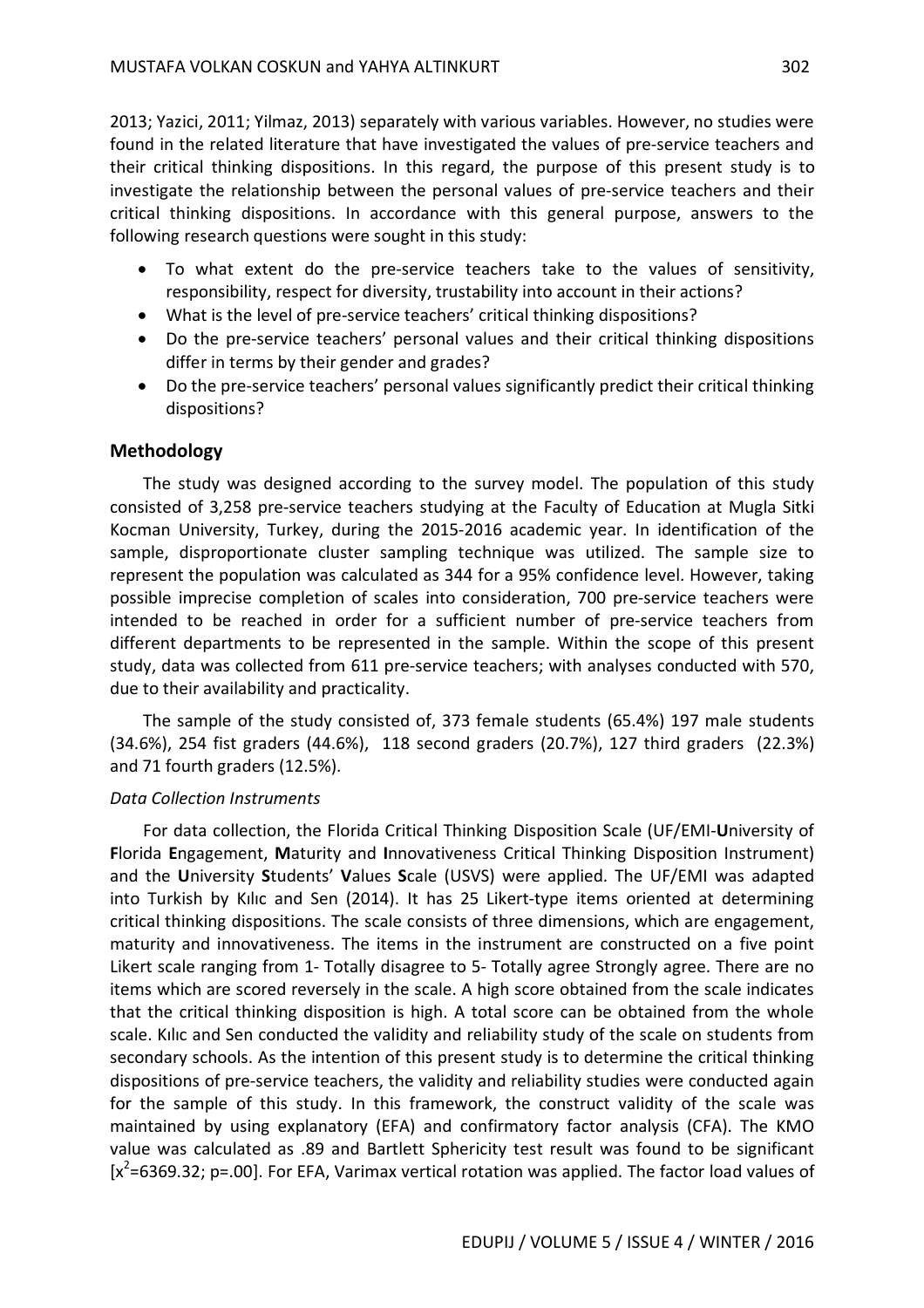the scale were determined to range from .60 to .77 in the dimension of *Engagement*. The ratio of the variance explained by this factor was identified to be 22.94%. In addition, in the dimension of *Maturity,* the factor load values were found to range from .62 to .72. The ratio of the variance, which this factor was explained on its own, was determined to be 14.02%. In the dimension of *Innovativeness,* the factor load values were identified to range from .45 to .84. This factor explained 14.93% of the total variance by itself. On the other hand, the ratio of the variance explained by all three factors was determined to be 51.95%. In this present study, the goodness of fit indices calculated by CFA were determined as:  $\chi^2$ /sd (962.01/270)=3.56, GFI=.88, AGFI=.86, RMSEA=.07, CFI=.96, IFI=.96, NFI=.94, NNFI=.95, RFI=.94. In order to test the reliability of the scale, Cronbach's Alpha coefficients were examined. These coefficients were calculated as .90 for the dimension of engagement, .81 for the dimension of maturity, .84 for the dimension of innovativeness, and .88 for the whole scale.

Another data collection instrument applied in this study was the University Students' Values Scale (USVS), which was developed by researchers within the scope of the present study. In the development process of the scale, first draft items were formed based on a very detailed literature review. As a result, a draft scale consisting of 60 items was created. For the construct validity of the items in the scale, expert opinion was consulted regarding their recommendations, and some arrangements were made. As a result of this process, the number of the items was decreased to 48. After that, in order to control the features of comprehensibility of the items, the scale was presented to the opinions of 20 pre-service teachers who did not take place in the sample group of this study. Taking these opinions into consideration, the scale with 48 items was prepared to be applied. Besides, in order to identify the agreement level of participants related to the items, a five-point, Likert-type scale was utilized, comprising of the choices ranging from (1)-Never (I never do), to (5)- Always (I always do). To ensure construct validity of the scale, Explanatory Factor Analysis (EFA) was conducted on the data collected. The KMO value was calculated as .89 and Bartlett Sphericity test result  $[x^2=11718.13; p=.00]$  was identified to be significant. Additionally, for EFA, Varimax vertical rotation was utilized. In EFA, in order to determine whether the items should take place in the scale or not, the lower bound of the factor load value is accepted as .30 (Tabachnick & Fidell, 2001). However, the lower bound was determined to be .10 for the items which gave load to more than one factor. The items which did not fulfill these requirements were removed from the scale. As a result of the first factor analysis, it was observed that the items of the scale were accumulated in 10 factors whose eigenvalue was above 1. This so-called 10-factored structure of the scale was determined to explain 57.87% of the total variance.

After investigating the structure that emerged as a result of the analysis, it was decided that the scale should consist of four factors and thereby the data were analyzed once again. These aforementioned four factors were 'sensitivity, responsibility, respect for diversity, and trustability'. Upon making this decision, the contribution of the factors to the total variance, scree plot diagram and the feature of the factors' comprehensibility (Ozdamar, 2004) were considered. In the factor analysis process, the factor load values and overlapping items were investigated, the items which could not fulfill the criteria were omitted from the scale and the same procedure was followed again. In omitting items from the scale, the overlapping items were considered first, followed by items whose factor load value was low (Cokluk, Sekercioglu, & Buyukozturk, 2012). Moreover, items not consonant with other items in the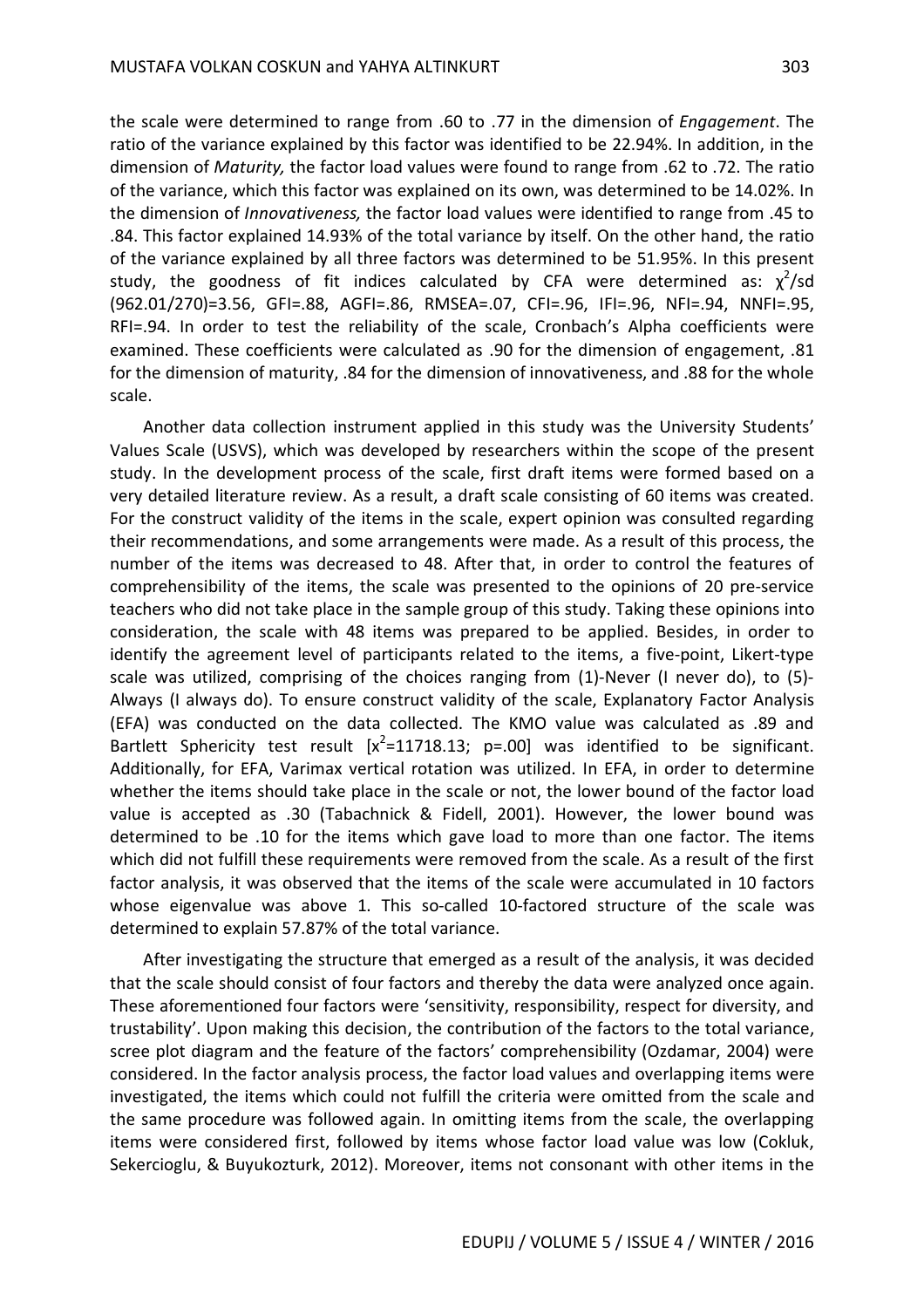factor were also removed from the scale. As a result of this procedure, 26 items were removed from the scale and the final form of the scale had a total of 22 items. EFA was conducted again with these 22 items. For the USVS of 22 items, the KMO value was calculated as .89 and Bartlett Sphericity test result  $[\chi^2=4916.63; df=231; p<.00]$  was identified to be significant. Besides, 11 items in the scale were reversely scored.

For EFA, Varimax vertical rotation was applied. The first factor of the scale, *sensitivity* had six items (e.g: When I see a person who damages the nature, I warn him; When I encounter a disabled person, I try to help him in case he needs) and the factor load values were determined to range from .60 to .73, and the total item correlations ranged from .49 to .61. The ratio of the variance explained by this factor was identified to be 14.03%. Besides, in the factor of *responsibility* there were three items (e.g: I do put off the things needed to be done on time; I voluntarily participate in the jobs which require a joint responsibility) and the factor load values ranged from .72 to .87, whereas the total item correlations ranged between .51 and .72. This factor explained 9.68% of the total variation on its own. Moreover, the factor of *respect for diversity* had four items (e.g: I do not make a racial discrimination among people; I do respect my friends who have different lifestyles) and the factor load values were identified to range from .66 to .77, while the total item correlations were determined to be between .43 and .62. The ratio of the variance explained by this factor itself was found to be 10.77%. Additionally, there were nine items (e.g: When I like a property entrusted to me, I use it; I do tell a lie in order to get rid of a difficult situation) in the last factor of the scale, *trustability,* and the factor load values were found to range from .64 to .77, while the total item correlations were identified to be between .59 and .71. The ratio of the variance explained by this factor itself was found to be 22.69%. The ratio of variance explained by all the factors together was identified to be 57.17%. The goodness of fit indices calculated by CFA in this study was determined to as:  $\chi^2$ /sd (986.76/203)=4.86, GFI=.93, AGFI=.91, SRMR=.045, RMSEA=.05, CFI=.98, IFI=.98, NFI=.96, NNFI=.97, RFI=.95. As the results of CFA revealed that the model was acceptable, it was not considered necessary to make any other arrangements. For the trustability of the scale, the Cronbach's Alpha coefficients were utilized. These coefficients were calculated as .89 for the dimension of sensitivity, .78 for responsibility, .72 for diversity, .90 for the dimension of trustability, and .87 for the total scale.

#### *Data Analysis*

In the data analysis, descriptive statistics, t-test, ANOVA and multiple regression analysis were conducted. For significant F values, LSD test, one of the multiple comparison tests was utilized to determine the source of the difference. Before regression analysis, the assumptions of the analysis were tested. In this regard, extreme value analysis, normality of the distribution and the multicollinearity problem were investigated. In determining the extreme values, z scores (z<3) were calculated. On the other hand, in order to identify the multiple extreme values, Mahalanobis distances were computed. In addition, the normality of the distribution was tested by using the coefficients of kurtosis and skewness and these coefficients were observed to value between +1 and -1. Finally, so as to identify whether or not there was a multicollinearity problem, variance inflation factor (VIF) and unstandardized regression coefficients (B) were utilized (Cokluk, 2010).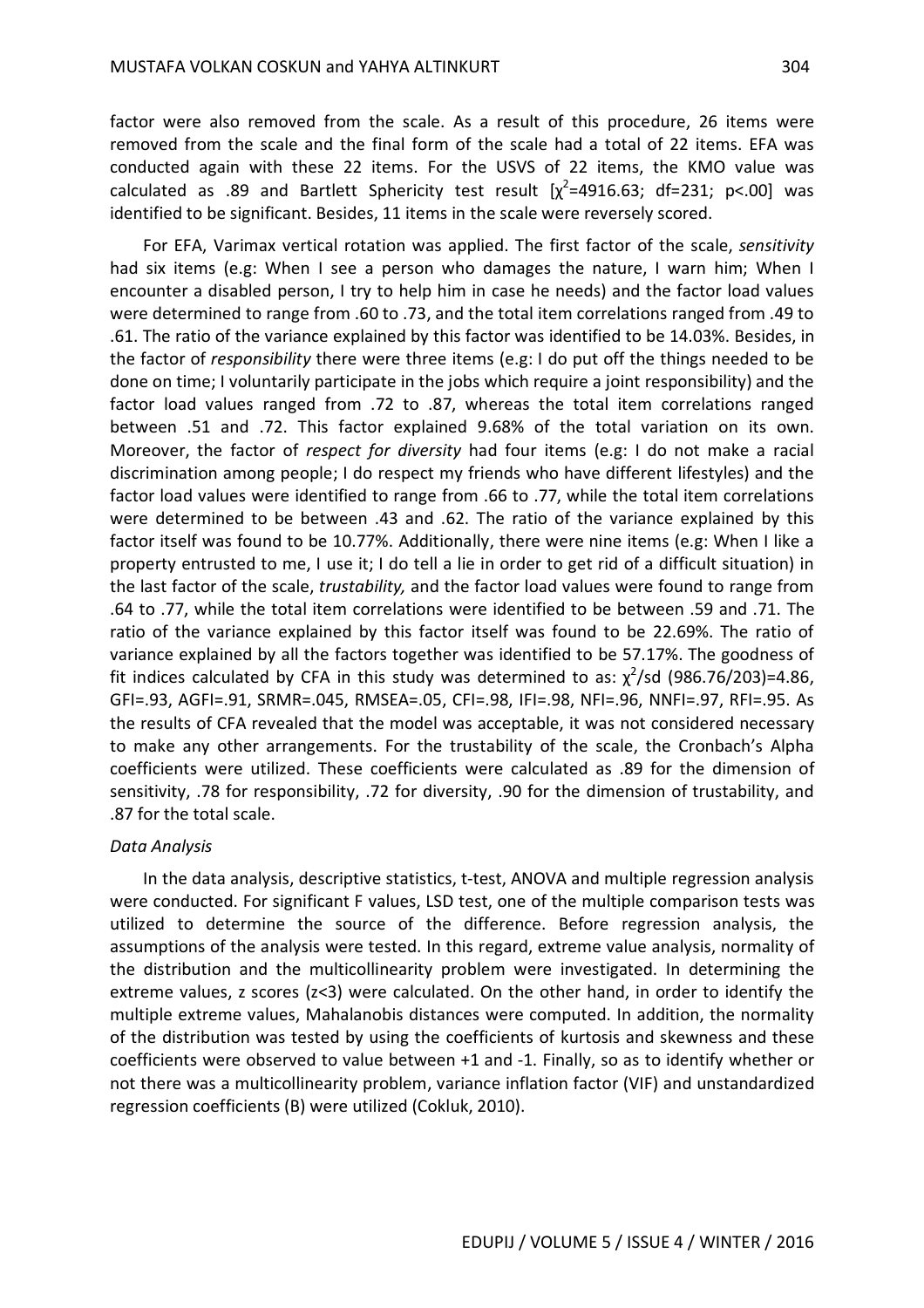#### **Results**

In this section, in accordance with the purposes of the study, first of all the descriptive results about the values pre-service teachers and their critical thinking dispositions are presented.

Pre-service teachers take sensitivity (M=4.27, S=.58) and respect for diversity (M=4.24, S=.77) values into account for their actions and behaviors at a very high level. The values of trustability (M=3.82, S=.91) and responsibility (M=2.89, S=.94) respectively followed these so-called dimensions. Although the importance attributed to sensitivity and respect for diversity values are at a very high level, trustability the pre-service teachers' trustability is average whereas their responsibility values were found to be low. Moreover, in terms of the variable of gender, the values pre-service teachers have differed significantly in the dimensions of sensitivity  $[t_{(568)}=3.78; p<.05]$ , responsibility  $[t_{(568)}=2.32; p<.05]$ , respect for diversity  $[t_{(568)}=3.83; p<0.05]$  and trustability  $[t_{(568)}=3.31; p<0.05]$ . The female pre-service teachers' levels of sensitivity, responsibility, respect for diversity and trustability are higher than male pre-service teachers. In addition, according to the grade variable , the values preservice teachers possess has not differed significantly in the dimension of responsibility  $[F_{(3-})]$  $_{566}$ =1.64; p>.05]. However, according to the aforementioned variable, there are significant differences in the dimensions of sensitivity  $[F_{(3-566)}=3.34; p<.05]$ , respect for diversity  $[F_{(3-566)}=3.34; p<.05]$  $_{566}$ =2.62; p<.05] and trustability [ $F_{(3-566)}$ =2.64; p<.05]. The difference in the dimension of sensitivity was between first grade pre-service teachers, and third and fourth grade preservice teachers. The sensitivity levels of third and fourth graders have been found to be higher. Besides, while pre-service teachers' respect for diversity increase by the grade variable, the statistically significant difference are between second and third graders. Third graders' levels related to respect for diversity are higher. Similarly, the trustability levels of third and fourth graders were higher than first and second graders. However, the statistically significant difference was indicated to be between second and third graders. The trustability level of third graders was higher, when compared to others.

Another purpose of this study was to determine the critical thinking dispositions of preservice teachers. Pre-service teachers' critical thinking dispositions are at an average level (M=3.83, S=.47). The scores pre-service teachers attained from critical thinking dispositions are at a close level with each other in the dimensions of engagement (M=3.83, S=.50), maturity (M=3.87, S=.53) and innovativeness (M=3.81, S=.51). Besides, in terms of gender variable, pre-service teachers' levels of critical thinking dispositions do not differ significantly, not only in the dimensions of engagement  $[t<sub>1568</sub>]=1.37$ ; p>.05], maturity [ $t_{(568)}$ =.68; p>.05] and innovativeness [ $t_{(568)}$ =.41; p>.05], but also in the total scores [ $t_{(568)}$ =.57; p>.05]. Similarly, according to the pre-service teachers' critical thinking dispositions has not differed significantly by grade both in the dimensions of the scale, namely engagement  $[F_{(3-})]$  $_{566}$ =2.33; p>.05], maturity [F<sub>(3-566)</sub>=.75; p>.05], innovativeness [F<sub>(3-566)</sub>=1.09; p>.05], and in the total scores of the scale  $[F_{(3-566)}=1.65; p>0.05]$ .

The final purpose of this study was to identify to what extend the values of pre-service teachers predicted their critical thinking dispositions. The analysis was conducted on the total scores of critical thinking dispositions. The results related to the so-called analysis are demonstrated in Table 1.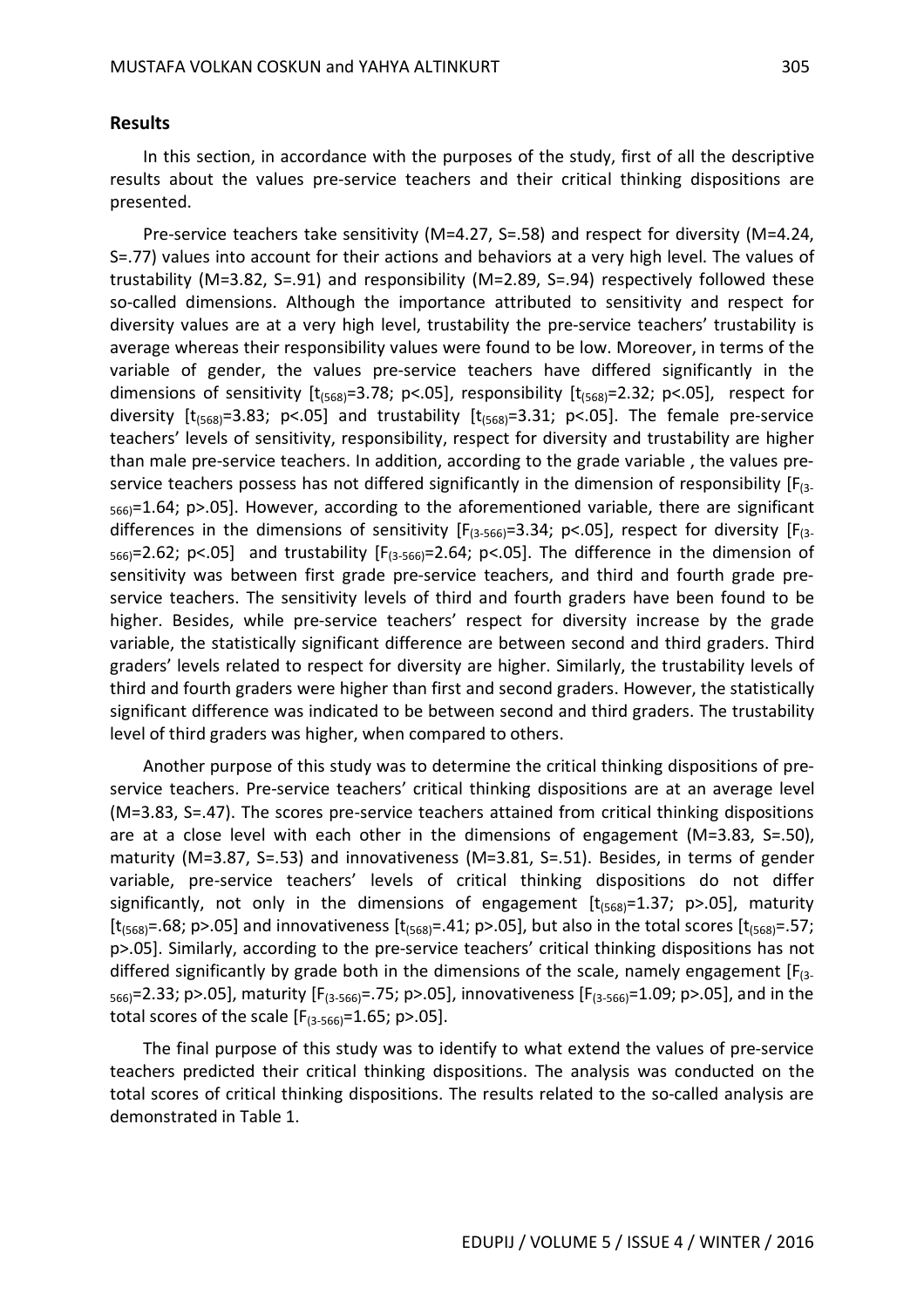| Variable                     | B           | Std.<br>Error                 | в       |       | р    | Zero-order               | Partial | VIF  |
|------------------------------|-------------|-------------------------------|---------|-------|------|--------------------------|---------|------|
| Constant                     | 1.72        | .143                          |         | 12.01 | .00. | $\overline{\phantom{a}}$ |         |      |
| Sensitivity                  | .36         | .035                          | .426    | 10.23 | .00  | .51                      | .40     | 1.33 |
| Responsibility               | .05         | .018                          | .100    | 2.58  | .01  | .15                      | .11     | 1.16 |
| <b>Respect for Diversity</b> | .12         | .025                          | .198    | 4.95  | .00  | .36                      | .21     | 1.24 |
| Trustability                 | $-.03$      | .021                          | $-.039$ | .95   | .34  | .20                      | .04     | 1.33 |
| $R = .54$                    | $R^2 = .30$ | $F_{(4-565)} = 57.05$ , p<.01 |         |       |      |                          |         |      |

**Table 1.** Regression analysis results for the prediction of critical thinking disposition

In Table 1, the zero-order and partial correlations between the values possessed by preservice teachers and their critical thinking dispositions have been investigated. It has been identified that there are positive and average level of relationships between critical thinking dispositions of pre-service teachers and their levels of sensitivity (r=.51), and also respect for diversity (r=.36) whereas positive and low level of relationships were determined between their critical thinking dispositions and the values of responsibility (r=.15), and also reliability (r=.20). When the other variables are constant, it has been identified that there is a positive and average level of relationship between the critical thinking dispositions of pre-service teachers and their value of sensitivity (r=.40), while there are positive and low level of relationships between their critical thinking dispositions and their value of responsibility  $(r=.11)$ , and also respect for diversity  $(r=.21)$ . On the other hand, no relationship has been determined between pre-service teachers' value of reliability and their critical thinking dispositions. Besides, it has been indicated that the pre-service teachers' values explained 30% of their critical thinking dispositions. According to the standardized regression coefficient (β), the predictor variables' relative order of importance on critical thinking dispositions is as sensitivity, respect for diversity and responsibility, respectively. When the t-test results regarding the significance of regression coefficients are taken into account, it can be stated that the values, except from reliability, are rather significant predictors of critical thinking dispositions of pre-service teachers.

#### **Conclusion and Discussion**

In this study, it has been intended to determine the relationships between the preservice teachers' values and their critical thinking dispositions. First of all, the, pre-service teachers' values, have been identified. The pre-service teachers think that in their actions the take the values of sensitivity and respect for diversity into account at the uttermost. They value are followed respectively by, reliability and responsibility. It has been also indicated that although the pre-service teachers' levels of having the values of sensitivity and respect for diversity are very high, their reliability is at an average level while their responsibility level was low. In the related literature, the studies which are oriented at determining the values possessed by pre-service teachers concluded that pre-service teachers had the values of benevolence, universality and security the most, whereas the values they had the least were those of conformity and achievement (Bulut, 2012; Dilmac et al., 2008, 2009; Dundar, 2013; Oguz, 2012). The fact that pre-service teachers' very high level of the values of sensitivity and respect for diversity might ensure them to actualize the expected roles in an active way in the future, to deal with the problems closely and work accordantly with their colleagues and students. Besides, these values might also contribute for development of democratic values to be developed in teachers. According to the study of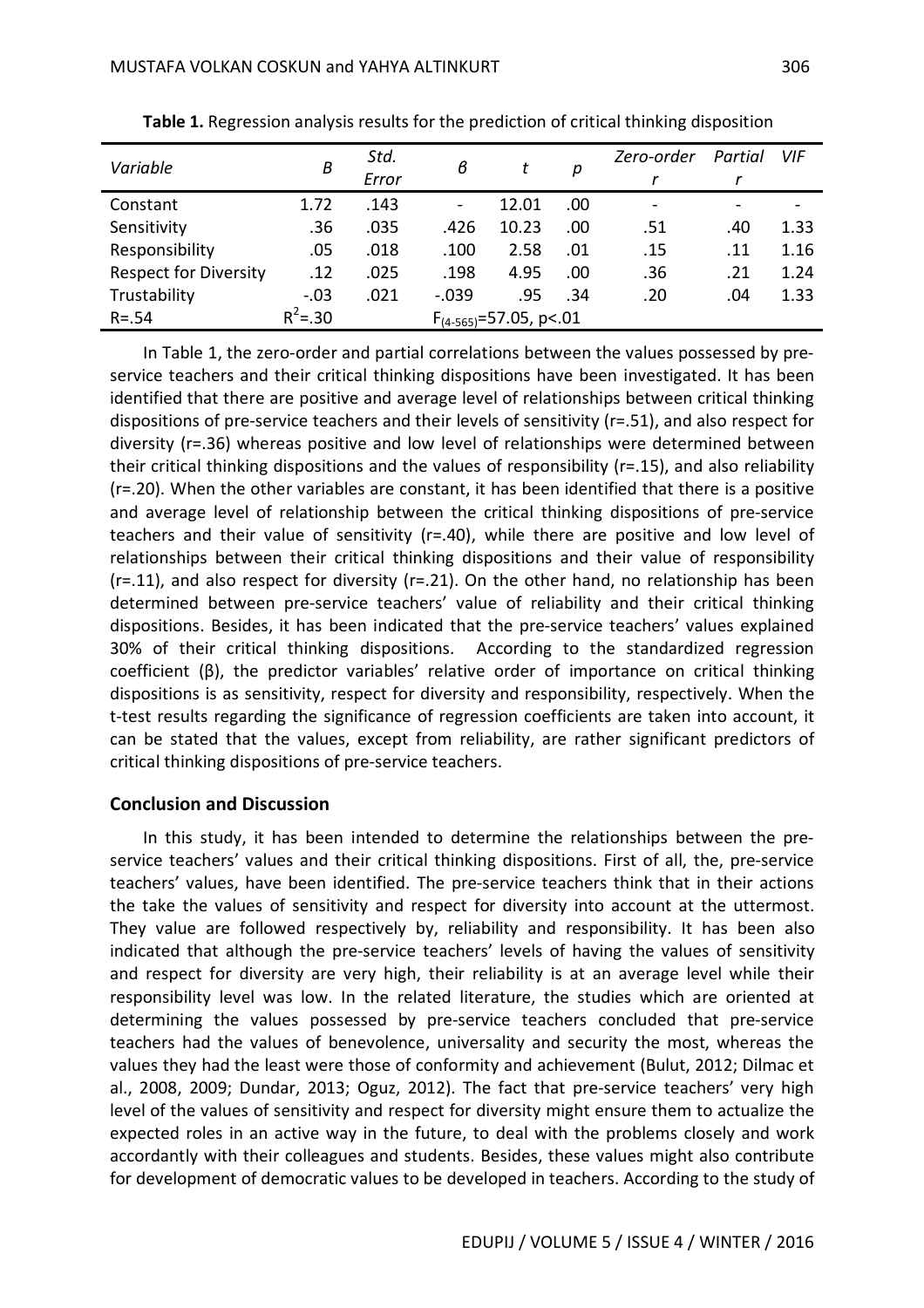Yazici (2011), conducted on pre-service teachers at social studies teaching civic education department, it was concluded that the pre-service teachers had democratic values at a considerably high level. Similarly, in the study of Yilmaz (2011), it was also determined that pre-service teachers had democratic values at a high level. However, according to the results of this present study, the fact that pre-service teachers have the value of responsibility at a low level is a vital problem. Because teaching is a kind of profession which have responsibilities not only towards students but also towards the society, and the profession requires that these so-called responsibilities should be carried out in an effective way.

Moreover, it was determined that according to gender variable, the pre-service teachers' values have differed significantly in the dimensions of sensitivity, respect for diversity and reliability. The levels of female pre-service teachers' values of sensitivity, responsibility, respect for diversity and reliability are higher compared to the male preservice teachers. In the literature, there encountered to be some studies promoting this result. It was identified that, according to gender variable, there were significant differences in the study of Yilmaz (2013) in terms of the dimensions of honesty and sharing whereas a significant difference was also observed in the dimensions of conformity and security in Bulut's (2012) study. Similar to this present study, the opinions of female pre-service teachers were found to be more positive in that study. The reason why female pre-service teachers have more positive opinions might result from the fact that females generally have more positive attitudes towards teaching profession due to the social stereotypes and hereby, they feel themselves closer to this profession.

In addition, pre-service teachers' the values has not differ significantly in the dimension of responsibility by grades. However, the pre-service teachers' values have differed significantly in the dimensions of sensitivity, respect for diversity and reliability. It has been revealed that the higher the levels of pre-service teachers' grades are the higher the levels of possession of the values of sensitivity, respect for diversity and reliability. Besides, it was indicated in the studies of Dilmac et al. (2008, 2009) and Bulut (2012) that there were significant differences in the values of participants according to the variable of grade. According to Dilmac et al. (2008), the opinions of students studying at higher grades related to the dimensions of self-direction, universalism, benevolence, and security were determined to be more positive.

The fact that pre-service teachers have more positive opinions as long as their grades increase can be regarded as an apprehensible condition. Thanks to the education that preservice teachers have and the interaction taking place in this process, this might increase their levels of respecting for diversity, and as a result they might be more aware of the values which their profession requires. This result can be described as encouraging as it can be asserted that the education pre-service teachers have contributes to their values however this contribution is not regarded to be at a sufficient level. In order for low level values possessed by pre-service teachers be developed, some work is required so that students might especially develop responsibilities and trustabilities.

The other purpose of this study is to determine the critical thinking dispositions of pre-service teachers. Hence, the critical thinking dispositions of pre-service teachers have come out at a moderate level. The pre-service teachers' scores for the dimensions of the engagement, maturity and innovativeness are closer to each other. In the literature, California Critical Thinking Skills Test was utilized in a great deal of studies so as to determine the critical thinking dispositions of pre-service teachers. When criteria of the California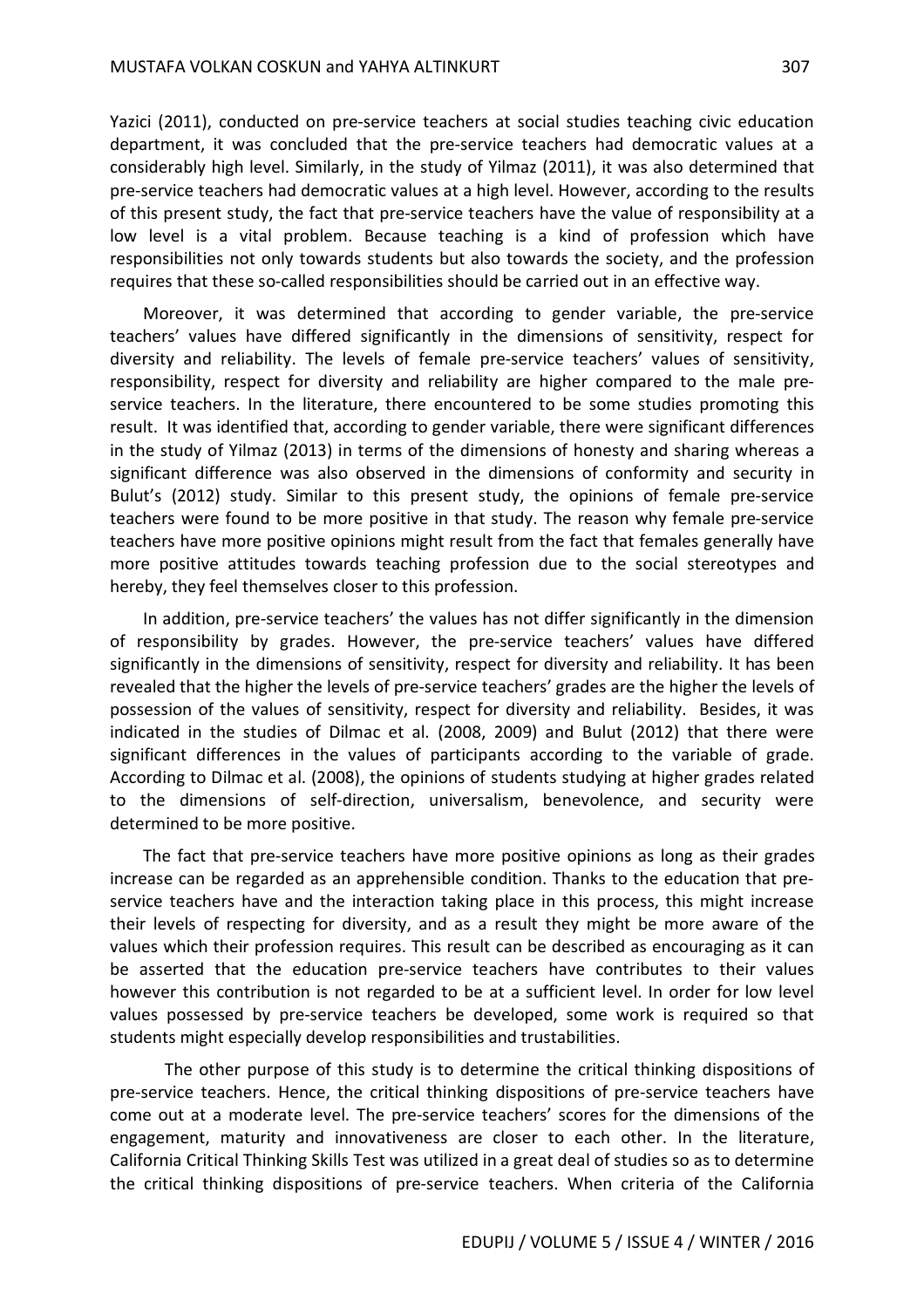Critical Thinking Skills Test are taken into consideration, the critical thinking dispositions of pre-service teachers are found to be at a low level. Similarly, in the literature, it was also concluded that the critical thinking dispositions of teachers or pre-service teachers were determined to be either at a low level (Alkin-Sahin et al., 2016; Cetinkaya, 2011; Guven & Kurum, 2008; Saglam & Buyukuysal, 2013; Tumkaya, 2011; Tural & Secgin, 2012) or at an average level (Alper, 2010; Kucuk & Uzun, 2013).

Furthermore, according to the variable of gender, the critical thinking dispositions of pre-service teachers did has not differed significantly by gender both in the dimensions of engagement, maturity and innovativeness, and also in the total scores. There are also some studies promoting this result in the related literature. In terms of gender variable, the following studies identified that there were no significant differences in pre-service teachers at the department of Music Teaching (Kucuk & Uzun, 2013), and of Social Sciences and Science and Technology Teaching (Tural & Secgin, 2012). However, in the related literature, there appears to be some studies which concluded that female pre-service teachers (Besoluk & Onder, 2010; Cetinkaya, 2011) or male teachers (Cokluk-Bokeoglu & Yilmaz, 2005; Kartal, 2012; Oguz & Saricam, 2016; Saglam & Buyukuysal, 2013) had more positive opinions related to critical thinking dispositions. Thereby, it is rather difficult to reach a generalization concerning whether or not critical thinking dispositions of pre-service teachers differ significantly according to the gender variable. Hence, a meta-analysis study which investigates the effect of demographic variables on critical thinking dispositions and skills might provide significant contributions to the related literature.

Additionally, it was indicated that in terms of the grade variable, the critical thinking dispositions of pre-service teachers have not differed significantly in the dimensions of engagement, maturity and innovativeness, and also in the total scores. It is a quite remarkable result that it has not contribute to their critical thinking dispositions, even though the variable of grade ensured positive contributions for pre-service teachers' values. However, it can be understood that critical thinking dispositions, which are generally found at a low level on pre-service teachers, have not increased according to the variable of grade. This result of the study was corresponded by the studies of Buran (2016), Ekinci and Aybek (2010). The universities have a rather important place in raising individuals who can think critically, by maintaining different opinions and viewpoints to reveal. Thereby, the increase in pre-service teachers' critical thinking dispositions at the higher grades depends on universities' carrying out their own responsibilities.

The final purpose of this study is to determine to what extend the values of pre-service teachers predict their critical thinking dispositions. It was concluded in this study that positive and average level of relationships between critical thinking dispositions of preservice teachers and not only the value of sensitivity but also respect for diversity have been determined whereas there are positive and low level of relationships between their critical thinking dispositions and both the value of responsibility and reliability. Moreover, when the other variables remained constant, the results indicate that the relationship between the critical thinking dispositions of pre-service teachers and their value of sensitivity are positive and at an average level while positive and low level of relationships between their critical thinking dispositions and both their values of and respect for diversity have been determined. On the other hand, the present study shows that the values pre-service teachers explain approximately one third of their critical thinking dispositions. Besides, the relative order of importance the predictor variables have on critical thinking dispositions of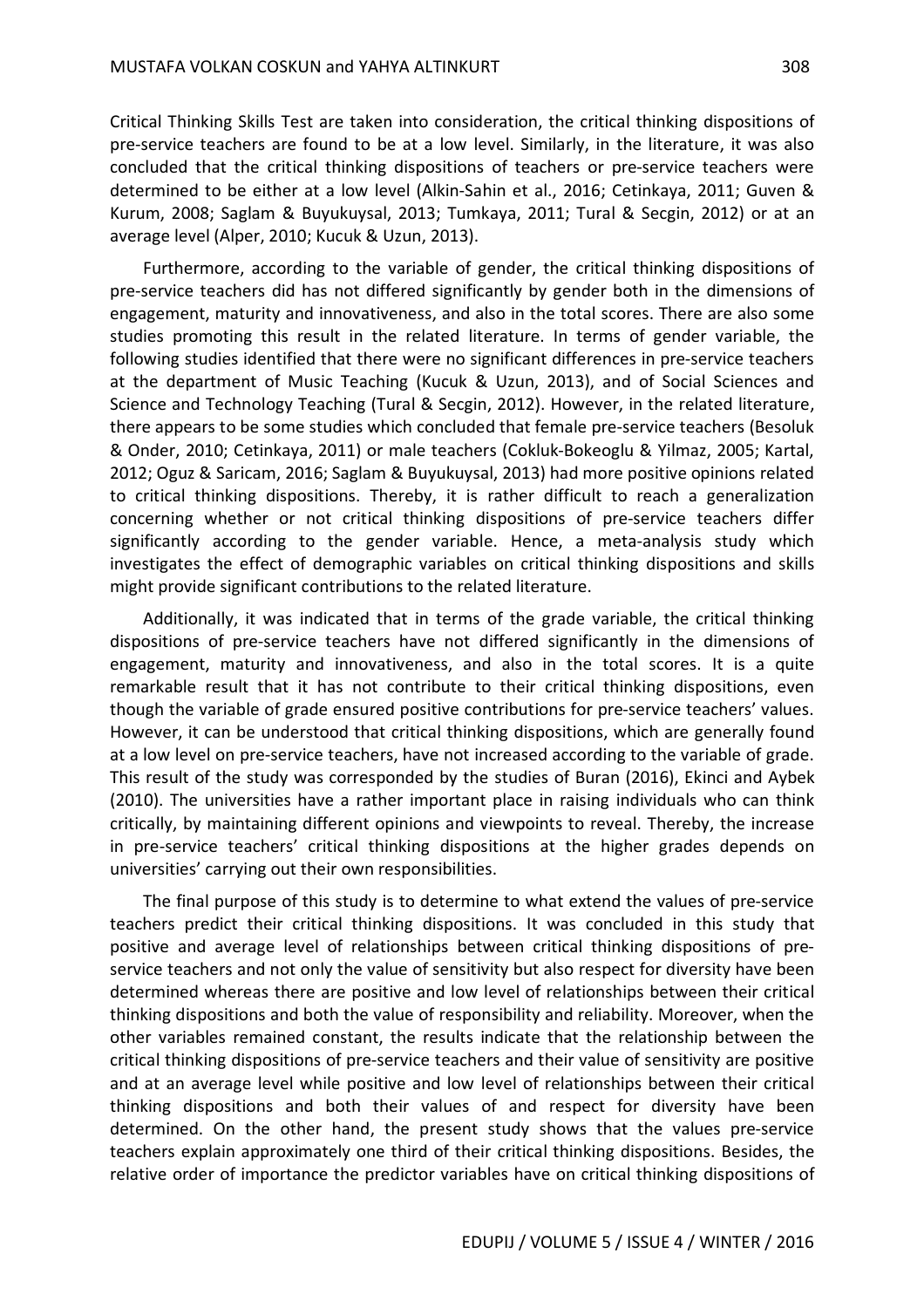pre-service teachers are sensitivity, respect for diversity and responsibility, respectively. In addition, when the t-test results concerning the significance of coefficients for regression are investigated, it can be asserted that the values of sensitivity, reliability and respect for diversity are quite significant predictors of pre-service teachers' critical thinking dispositions.

In the literature, no study examining the values of pre-service teachers and their critical thinking dispositions have been reached. However, in the study of Alkin-Sahin et al. (2016), conducted on Science and Technology and Mathematics teachers, it was concluded that the relationships between teachers' critical thinking dispositions and being respectful to differences, individual and social responsibility, being open to cooperation and total professional values were determined to be significant, positive and at an average level. This result matches with the results of this present study, although the samples of these studies are not the same. In this sense, the values possessed by pre-service teachers have an influence on their way of thinking; and pre-service teachers' being sensitive to incidents in their environment, being respectful for diversity and having responsibilities increases their critical thinking dispositions. Hence, as the university education reminds pre-service teachers that these values are quite important and also pre-service teachers internalize these values as it provides experiences during their education, it can develop the critical thinking dispositions of pre-service teachers. Moreover, classroom practices and activities supporting critical thinking might encourage for pre-service teachers to internalize these behaviors. However, more extensive studies are required to be conducted to identify the reasons behind lower level of the critical thinking dispositions of university students.

### **Notes**

Corresponding author: YAHYA ALTINKURT

### **References**

- Alkin-Sahin, S. & Gozutok, F. D. (2013). Critical thinking supportive teacher behaviors inventory (CTSTBI): Its development and application. *Journal of Educational Sciences Research, 3*(2), 223-254.
- Alkin-Sahin, S., Tunca, N., Altinkurt, Y., & Yilmaz, K. (2016). Relationship between professional values and critical thinking disposition of science-technology and mathematics teachers. *Eurasia Journal of Mathematics, Science & Technology Education, 12*(1), 25-40.
- Alper, A. (2010). Critical thinking disposition of pre-service teachers. *Education and Science*, *35*(158), 14-27.
- Aydin, A. (2009). *Felsefe, dusunce tarihi .* Ankara: Pegem Akademi.
- Besoluk, S., & Onder, I. (2010). Investigation of teacher candidates' learning approaches, learning styles and critical thinking dispositions. *Elementary Education Online, 9*(2), 679-693.
- Bulut, S. S. (2012). Value tendencies of the students at the college of education of Gazi University. *International Journal of Turkish Literature Culture Education, 1*(3), 216- 238.
- Buran, A. A. (2016). *An analysis of the critical thinking of university students enrolled in a faculty of education* (Unpublished doctoral dissertation). Bogazici University, Istanbul.
- Cetinkaya, Z. (2011). Determination of Turkish education teacher candidates' views related to critical thinking. *Journal of Kirsehir Education Faculty, 12*(3), 93-108.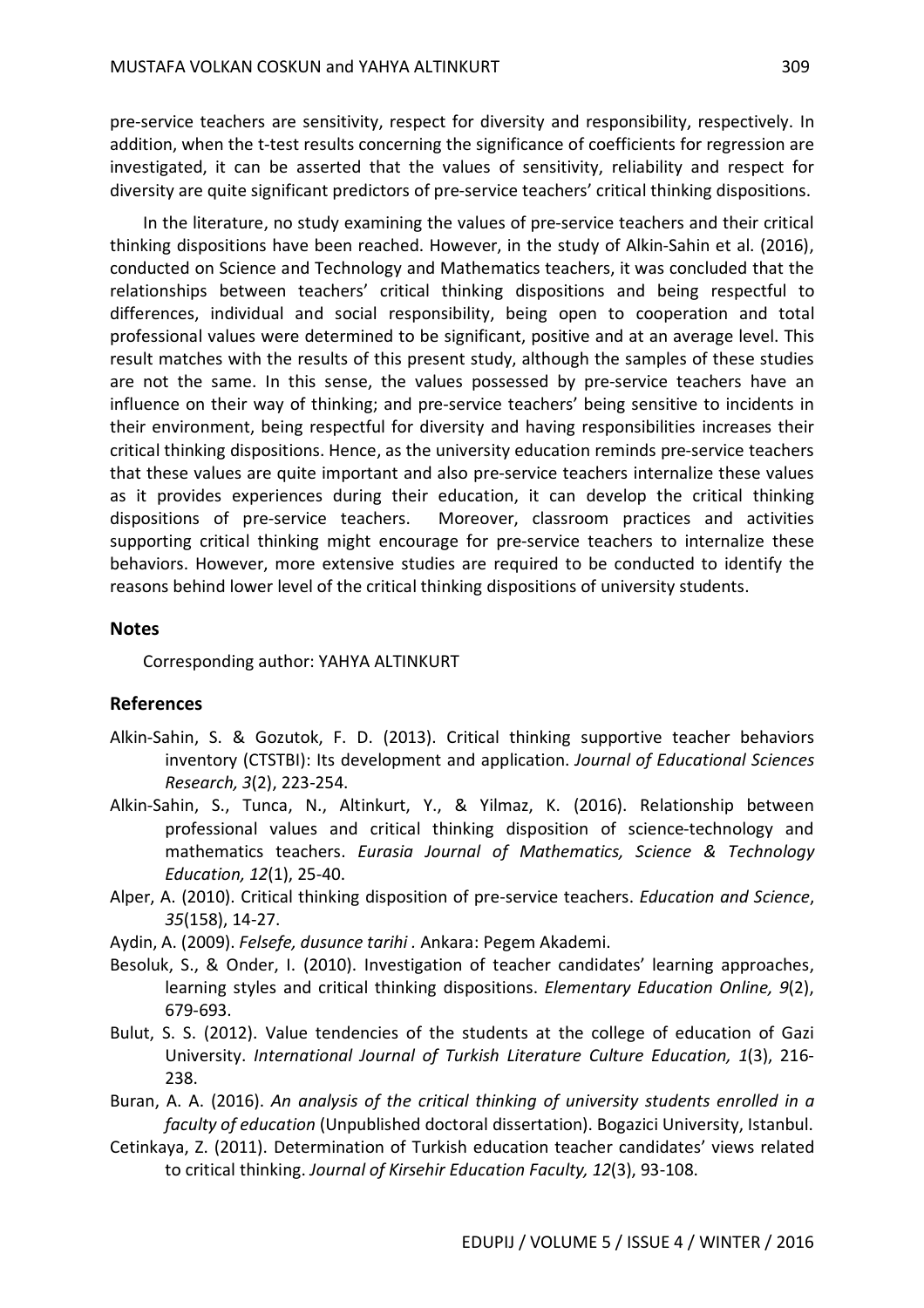- Cokluk, O. (2010). Logistic regression: concept and application. *Educational Sciences: Theory & Practice, 10*(3), 1357-1407.
- Cokluk, O., Sekercioglu, G., & Buyukozturk, S. (2012). *Sosyal bilimler icin cok degişkenli istatistik*. Ankara: Pegem Akademi.
- Cokluk-Bokeoglu, O., & Yilmaz, K. (2005). The relationship between attitudes of university students towards critical thinking and research anxieties. *Educational Administration: Theory and Practice, 41*(41), 47-67.
- Colucciello, M. L. (1999). Relationships between critical thinking dispositions and learning styles. *Journal of Professional Nursing*, *15*(5), 294-301.
- Coskun, Y., & Yildirim, A. (2009). Examining the value levels of university students' in terms of some variables. *Yuzuncu Yıl Universitesi Egitim Fakultesi Dergisi*, *6*(1), 311-328.
- Cubukcu, Z. (2006). Critical thinking dispositions of the Turkish teacher candidates. *The Turkish Online Journal of Educational Technology*, *5*(4), 22-36.
- Dilmac, B., Bozgeyikli, H., & Cıkılı, Y. (2008). The investigation of teacher candidates' value perceptions in terms of various variables. *Journal of Values Education*, *6*(16), 69-91.
- Dilmac, B., Deniz, M., & Deniz, M. E. (2009). An investigation of university students' selfcompassion and value preferences. *Journal of Values Education*, *7*(18), 9-24.
- Dundar, H. (2013). Relationship between values owned by teacher candidates and their democratic attitudes. *The Journal of Academic Social Science Studies, 6*(2), 367-381.
- Ekinci, O., & Aybek, B. (2010). Analysis of the empathy and the critical thinking disposition of the teacher candidates. *Elementary Education Online*, *9*(2), 816-827.
- Facione, N. C., & Facione, P. A. (1996). Externalizing the critical thinking in clinical judgment. *Nursing Outlook, 44*(3), 129-136.
- Facione, P. A. (1990). *Critical thinking: A statement of expert consensus for purposes of educational assessment and instruction. Research finding and recommendations*. Newark: American Philosophical Association.
- Facione, P. A. (2000). The disposition toward critical thinking: Its character, measurement, and relationship to critical thinking skill. *Informal Logic*, *20*(1), 61-84.
- Facione, P. A., Facione, N. C., & Giancarlo, C. A. F. (1996). The motivation to think in working and learning. *New Directions for Higher Education*, *1996*(96), 67-79.
- Giroux, H. A. (2009). *Dil/kulturel incelemeler alanında elestirel pedagojinin bir rolu var midir? Elestirel pedagoji soylesileri* (E. C. Babaoglu, Trans.). Istanbul: Kalkedon.
- Guven, M., & Kurum, D. (2008). The relationship between teacher candidates' learning styles and critical thinking dispositions: an investigation on the students in faculty of education in Anadolu university. *Elementary Education Online, 7*(1), 53-70.
- Halpern, D. F. (1996). *Thought and knowledge: An introduction to critical thinking*. New Jersey: Lawrence Erlbaum.
- Hofstede, G. (1980). *Culture's consequences: international differences in work-related values*. Newbury Park, CA: Sage.
- Hofstede, G. (1983). National cultures revisited. *Cross-Cultural Research, 18*(4), 285-305.
- Hofstede, G. (2005). *National Culture - Turkey*. http://geert-hofstede.com/turkey.html .
- Kartal, T. (2012). Exploring of dispositions toward critical thinking in pre-service elementary science teachers. *Journal of Kirsehir Education Faculty, 13*(2), 279-297.
- Kılıc, H. E., & Sen, A. I. (2014). Turkish adaptation study of UF/EMI critical thinking disposition instrument. *Education and Science*, *39*(176), 1-12.
- Kucuk, D. P., & Uzun, Y. B. (2013). Critical thinking tendencies of music teacher candidates . *Journal of Kirsehir Education Faculty, 14*(1), 327-345.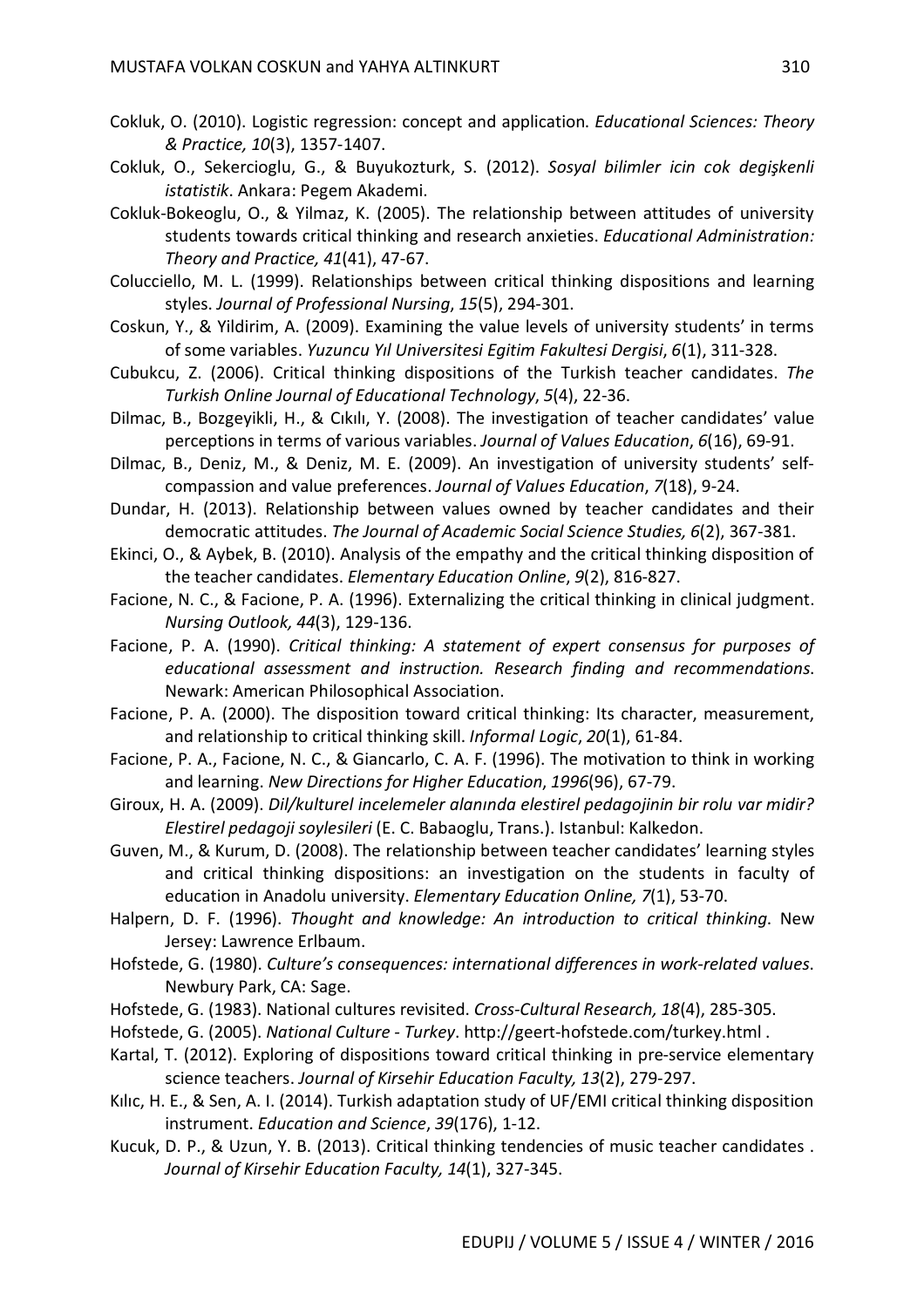Lipman, M. (1987). Critical thinking: what can it be. *Analytic Teaching, 8*(1), 5-12.

- McLaren, P. (2007). *Kapitalistler ve isgalciler. Imparatorluga karsı elestirel bir pedagoji* (B. Baysal, Trans.). Istanbul: Kalkedon.
- Memduhoglu, H. B., & Keles, E. (2016). Evaluation of the relation between critical-thinking tendency and problem-solving skills of pre-service teachers. *Journal of Educational Sciences Research, 6*(2), 75-94.
- Norris, S. P. (1985). Synthesis of research on critical thinking. *Educational Leadership, 42*(8), 40-45.
- Oguz, A., Altinkurt, Y., Yilmaz, K., & Hatipoglu, S. (2014). The relationship between educational beliefs and learner autonomy support behaviors of teachers. *Turkish Journal of Educational Studies, 1*(1), 22-51.
- Oguz, A., & Saricam, H. (2016). The relationship between critical thinking disposition and locus of control in pre-service teachers. *Journal of Education and Training Studies*, *4*(2), 182-192.
- Oguz, E. (2012). Views of pre-service teachers on values and value education. *Educational Sciences: Theory & Practice*, *12*(2), 1309-1325.
- Ozbey, A., & Saricam, H. (2016). Human values and compassionate love in highly gifted students and normal student. *Educational Process: International Journal, 5*(2), 116- 127.

Ozdamar, K. (2004). *Paket programlar ile istatiksel veri analizi*. Eskisehir: Kaan.

- Paul, B., Binker, A. J. A., Jensen, K., & Kreklau, H. (1990). *Critical thinking handbook: k-4-6 guide for remodeling lesson plans in language arts, social studies and science*. Sonoma State University, Rohnert Park, CA: Foundation for Critical Thinking.
- Rokeach, M. (1973). *The nature of the human values.* NY: The Free Press.
- Saglam, A. C., & Buyukuysal, E. (2013). Critical thinking levels of senior students at education faculties and their views on obstacles to critical thinking. *Journal of Human Sciences*, *10*(1), 258-278.
- Sari E. (2005). Value preferences of prospective teachers: a case of Giresun faculty of education. *Journal of Values Education*, *3*(10), 73-88.
- Schwartz, S. H. (1994). Are there universal aspects in the structure and contents of human values?. *Journal of Social Issues*, *50*(4), 19-45.
- Schwartz, S. H., & Sagie, G. (2000). Value consensus and importance a cross-national study. *Journal of Cross-cultural Psychology*, *31*(4), 465-497.
- Stupnisky, R. H., Renaud, R. D., Daniels, L. M., Haynes, T. L., & Perry, R. P. (2008). The interrelation of first-year college students' critical thinking disposition, perceived academic control, and academic achievement. *Research in Higher Education*, *49*(6), 513-530.
- Tabachnick, B. G., & Fidell, L. S. (2001). *Using multivariate statistics*. MA: Allyn & Bacon.
- Tumkaya, S. (2011). Comparison of college science major students' learning styles and critical thinking disposition. *Journal of Kirsehir Education Faculty*, *12*(3), 215-234.
- Tumkaya, S., Aybek, B., & Aldag, H. (2009). An investigation of university students' critical thinking disposition and perceived problem solving skills. *Eurasian Journal of Educational Research*, *36*, 57-74.
- Tunca, N. (2012). *Development of professional values scale for primary education teachers and determination of primary education teachers professional values* (Unpublished doctoral dissertation). Anadolu University, Eskisehir.